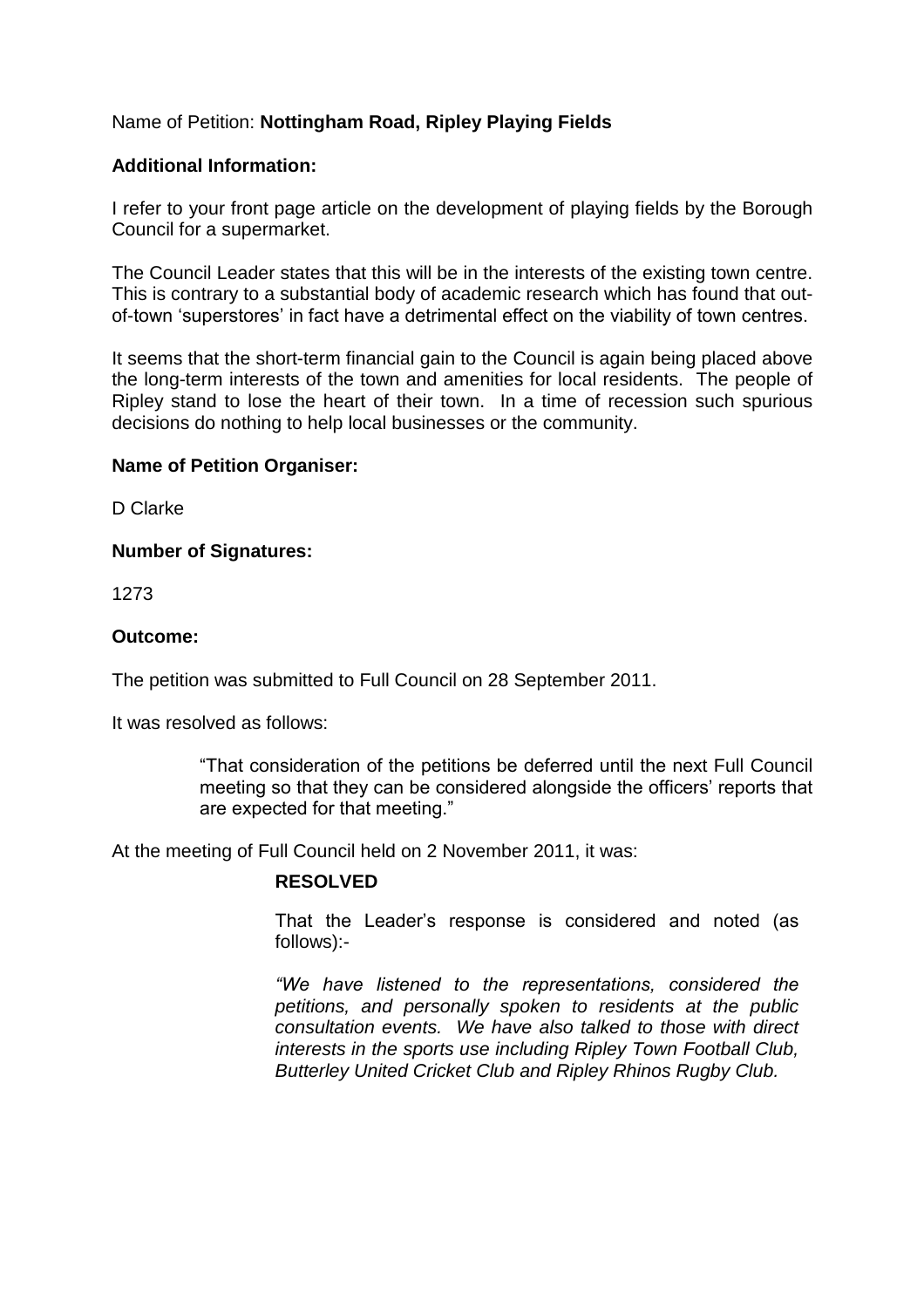*We want to help those clubs find more permanent homes that will allow them to grow as sport leaders in the community. We believe that this development will assist this process. However, we will only look to the Pit Top site if we cannot find suitable homes elsewhere for all these clubs.*

*We will exclude the Trust land, or what is described by some* as the 'CISWO' land, (about three and a half acres) from this *development, which means, for example, that the skateboarders can stay where they are, if that is what they want.*

*We will consult widely on enhancing this land to 'Green Flag' standard, and converting the land immediately to the south, mostly fronting Nottingham Road (about eight acres), into recreation use, in advance of the development.*

*We will so consult on the proposed new facilities and on the proposedname"GreenwichPark".*

*This means that there will be much better recreation provision than at present, irrespective of whether the development goes ahead.*

*The development still proposes to provide much needed housing, in place of the industrial planning permission, but the access would be from Nottingham Road.*

*Officers will be reporting to Council tonight on firm proposals to progress the construction of the first phase of the A610 link road to Alfreton Road in Codnor, (between 1500 to 1800 metres (or about a mile) depending on the final route) if this development goes ahead.*

*If this first phase progresses, it will release unkempt land at the front of the industrial estate that the County Council has retained for the previous line of the link road. This will allow the* land to be put to better use, so improving the 'Gateway' to *Ripley when approached from Codnor.*

*In respect of the proposed superstore we have restricted the footprint of the development, hence the exclusion of the Trust ('CISWO')land.*

*We have also obtained improvements to reduce the height, scale and setting of the proposed superstore, with the retention of the existing tree line at the northern end of the site, fronting the highway. This will be supplemented by further planting.*